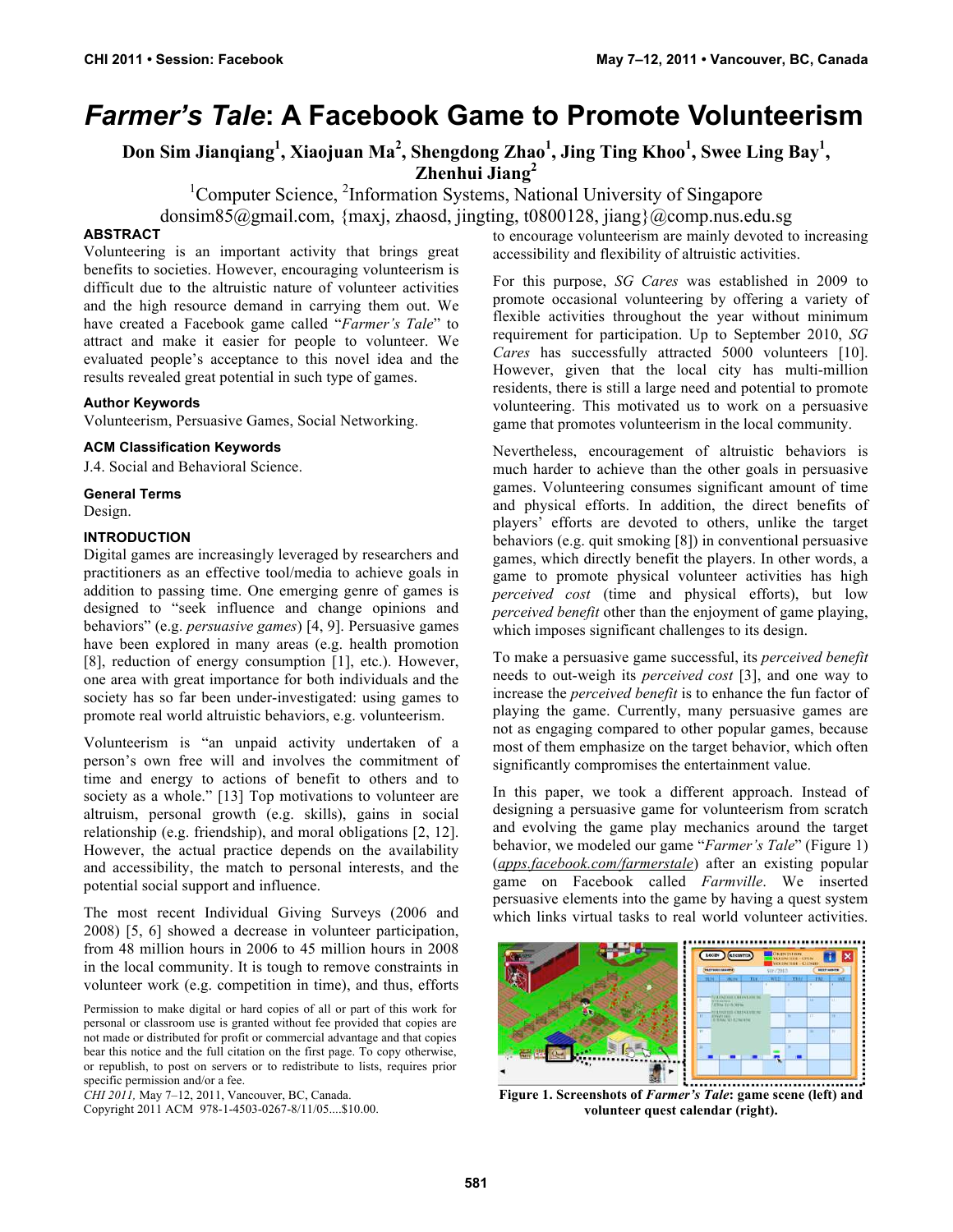*Farmer's Tal*e was developed in collaboration with *SG Cares* [10]. It aims to increase awareness of volunteer activities, to encourage people to overcome the barrier of initial involvement, and to keep people engaged.

# **GAME USAGE SCENARIO**

Tom is a young adult in his mid-twenties. He logs onto Facebook and his friend's newsfeed says, "Jane has been rewarded with an exclusive horse stable for completing a real world quest on *Farmer's Tale*! Click here to see how you can make a difference to someone else's life too!" Curious about how volunteering and farming can be combined together, Tom decides to try out *Farmer's Tale*.

In the game, he gets to be a farmer who can grow and harvest many kinds of localized crops. Tom finds out that there are virtual and real world quests by which he can receive reward to buy food and buildings for his farm. Tom clicks on the real world quests as it offers higher reward. He sees a calendar listing different volunteering opportunities. He comes across a beach cleaning activity that will be held this weekend and is nearby. The rewards for completing this activity are an exclusive "spa" and a "special diamond" to buy more rare farming tools. Tom clicks on "Beach clean up" to find out more details. He is pleasantly surprised to see that Jane's name is highlighted in the signup sheet. He feels more motivated to join the activity as he has a friend for company. He clicks on "Sign up for this activity" and spends a meaningful morning on the beach with friends.

One day after volunteering, he logs onto *Farmer's Tale* and sees that *SG Cares* has already sent him his reward. He happily claims his reward and posts it on his wall. *Farmer's Tale* has made volunteering a breeze for Tom. He cannot wait to tell his friends about this game, which combines the joy of farming with flexible volunteering opportunities. Being able to get exclusive rewards and join a community of like-minded people are attractive incentives too.

## **GAME DESIGN FOR VOLUNTEERISM**

To ensure the popularity of our game and strike a fine balance of fun and persuasion so that the entertainment elements can function as a sufficient motivator without distracting people from the actual intention [14], we modeled our game after a successful Facebook game.

## **Selection of Platform and Successful Game Model**

Given the social aspect of volunteering, we picked Facebook, a popular social website [11], as the platform to deploy our game. Through their friend network, Facebook users can quickly keep up and spread the news about game playing and any involvement of volunteer activities, and thus the influence can be magnified and propagated (a.k.a. snowball effect, Figure 2).

Two months into its first appearance on Facebook in June 2009, *Farmville* has consistently been the number one game application. At its peak, it has over 80 million active monthly users [11]. Farming, a commonly adopted game model, is advantageous because there is gender and age balance of its players which allows us to attract players from all backgrounds. Farming is also peaceful and blends well with volunteering. By adopting after *Farmville*, we inherited a number of key contributors to the popularity of successful games: simplistic tasks with high rewards, social enjoyment, invitation rebate, and personalization.

# **GAME MECHANISM**

In *Farmer's Tale*, players will be able to grow crops, buy decorations (e.g. houses, animals etc), and take part in quests as those in *Farmville*. The game, however, also has some customized elements such as local delicacies and crops to make it more interesting for local players. Special items (such as spa buildings) are only awarded to players who complete volunteer tasks in real life.

## **Incorporation of Persuasive Element**

In *Farmer's Tale*, Fogg's seven persuasion strategies [7] have been implemented in various elements (Figure 2). The volunteer recruitment mechanism was implemented as a new type of quest in addition to traditional tasks in farming games. The idea is to use virtual rewards that help advancement in the game to motivate players to perform volunteer work in real life. SG Cares will indicate the degree of difficulty and the urgency of sign up for each volunteer activity added into the game, and the appropriate level of reward will then be assigned to each task.

In order to determine the most appropriate virtual reward system that can effectively increase the perceived benefit without harming the flow of the game, six reward mechanisms with different underlying persuasive strategies were incorporated: 1) Heart points and food system to refill energy (player empowerment); 2) gold and diamond system to buy ordinary items for farming or decoration (player empowerment); 3) exclusive reward system such as special buildings not available on the general market (player empowerment); 4) clan contribution system - the received reward can be shared among friends (clan) (group empowerment); 5) simplistic game play and subtle system – no explicit reward but encouragement via verbal interaction with the volunteer coordinator (game interaction); and 6) volunteer status tracking system (points and achievement).

As with the volunteer status tracking system, *Farmer's Tale* displays information of existing players who have signed up for this quest and friends of the current player will be highlighted. This enhances group encouragement and peer influence. The tracking of the real-world quest activities is accomplished by updates in *SG Cares*' databases.

In general, deploying the game on Facebook helps to create a social environment for both existing volunteers and nonvolunteers. The two groups of players can then interact socially both in the virtual and physical world. Once a nonvolunteer registers in *SG Cares* and starts to participate in volunteer activity, he/she becomes a volunteer. The combination of game incentives, social influence, and the mixture of virtual and physical world reinforcement thus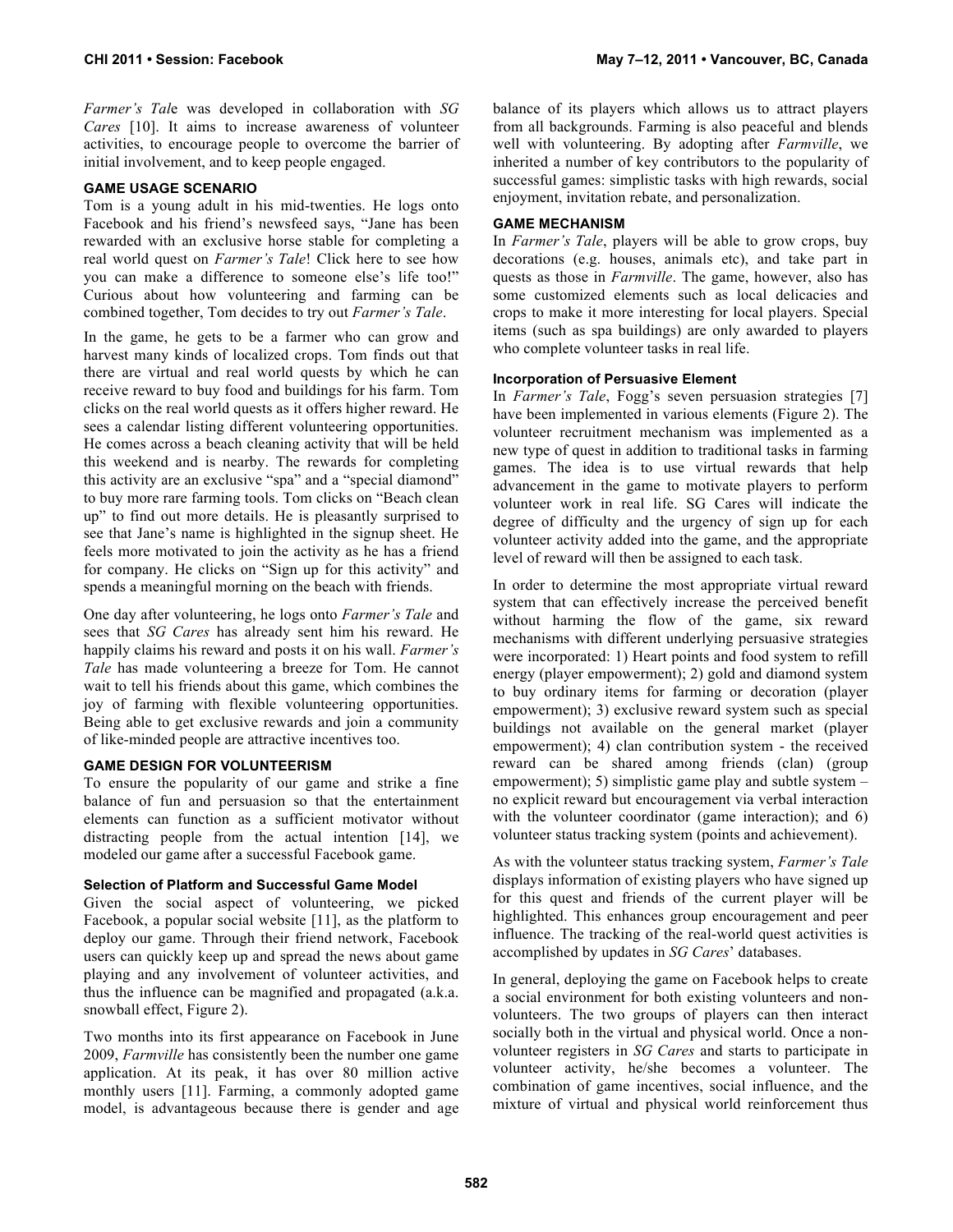

**Figure 2. Interaction mechanism between virtual world and real world.**

help to overcome the difficulty in promoting volunteerism. Different persuasive mechanisms are exemplified below.

#### **EVALUATION OF ACCEPTANCE**

We carried out an exploratory evaluation that involves a group of volunteers and non-volunteers for one week to determine the validity and acceptance of our approach, particularly on the six reward systems.

#### **Experiment Design and Participants**

The evaluation consisted of a pre-test survey on the players' gaming experience and volunteering status, daily surveys on the usability and acceptability of *Farmer's Tale* during the week-long game play, and a post-study survey gathering feedback. Twenty-eight players (10 males and 18 females, of age 15 to 50) participated in the study. We sent email invitations to the volunteer mailing list maintained by *SG Cares*. In three days, 48 volunteers signed up and 10 individuals were selected with the best gender, age and occupation mix. The 12 non-volunteers were recruited via email invitations to the undergraduate student mailing list in the local university. Volunteers and non-volunteers were playing together as a community in *Farmer's Tale*, and 20 of them had played Facebook games before. In addition, six volunteer leaders were recruited from *SG Cares* as Farming Quest Councilors to facilitate both groups of players.

## **Results and Analysis**

#### *Factors to Encourage Participation in Volunteerism*

Overall, 25 (89.3%) players felt that the game has the potential to influence their willingness to volunteer.

We identified a few keys to encourage first-time volunteer participation based on responses from the non-volunteers: availability of volunteer activities that match personal interests (70%); accessibility of information on volunteering opportunities (70%); involvement of friends or family (70%); and being approached by volunteers (40%). None of the participants indicated complete unwillingness to start volunteering. These results clearly showed the possibility of attracting new volunteers through the game

with the large variety of volunteer activities available, the ability to find out more about the activities, a platform to play the game with friends and family, and volunteer leaders placed into the game who will encourage and are willing to share their experiences as a volunteer and information about the different volunteer leaders.

#### *Acceptance of the Novel Game Design*

Our earlier surveys suggested that at the beginning, players were surprised that the volunteer elements in the game were not very conspicuous. However, players indicated in the later surveys that they had begun to explore the volunteer quests as the game progressed. Many players also mentioned that, they would use the chat box in the game to gather friends to join them if registering for a volunteer event. Some essential factors to acceptances were revealed:

1) **Fairness.** Players desired for a balance of the persuasive message and the fun factor. 2) **Social interaction.** Players were all in favor of the social features and felt that the community spirit they provide will be very powerful. Most players enjoyed competitions with friends, as it would make the game more fun. 3) **Personalization.** Players in general liked the localized food and crops in the game. They felt that they could identify with the game. 4) **Self-monitoring.** Players also liked the volunteer stats system and felt that it would give them a means to keep track of past volunteer work. 5) **Fun.** "*I have gotten to enjoy the game. I look forward to farming every day after a long day at work.*"

Although some players were concerned that it would make volunteer work incentivized, generally, players seemed positive about exchanging volunteer work with diamonds and to quote them, "*Effective usage of game and virtual activity to relate to real-life volunteerism*", "*It is interesting as it can encourage people to volunteer more in real life.*"

It is encouraging that players showed a high acceptance (Somewhat acceptable: 42.9%, Acceptable: 46.4%) to this novel approach of persuasive game design that focuses on game play and incorporates the persuasive elements. Players also presented clear preference for a farming game